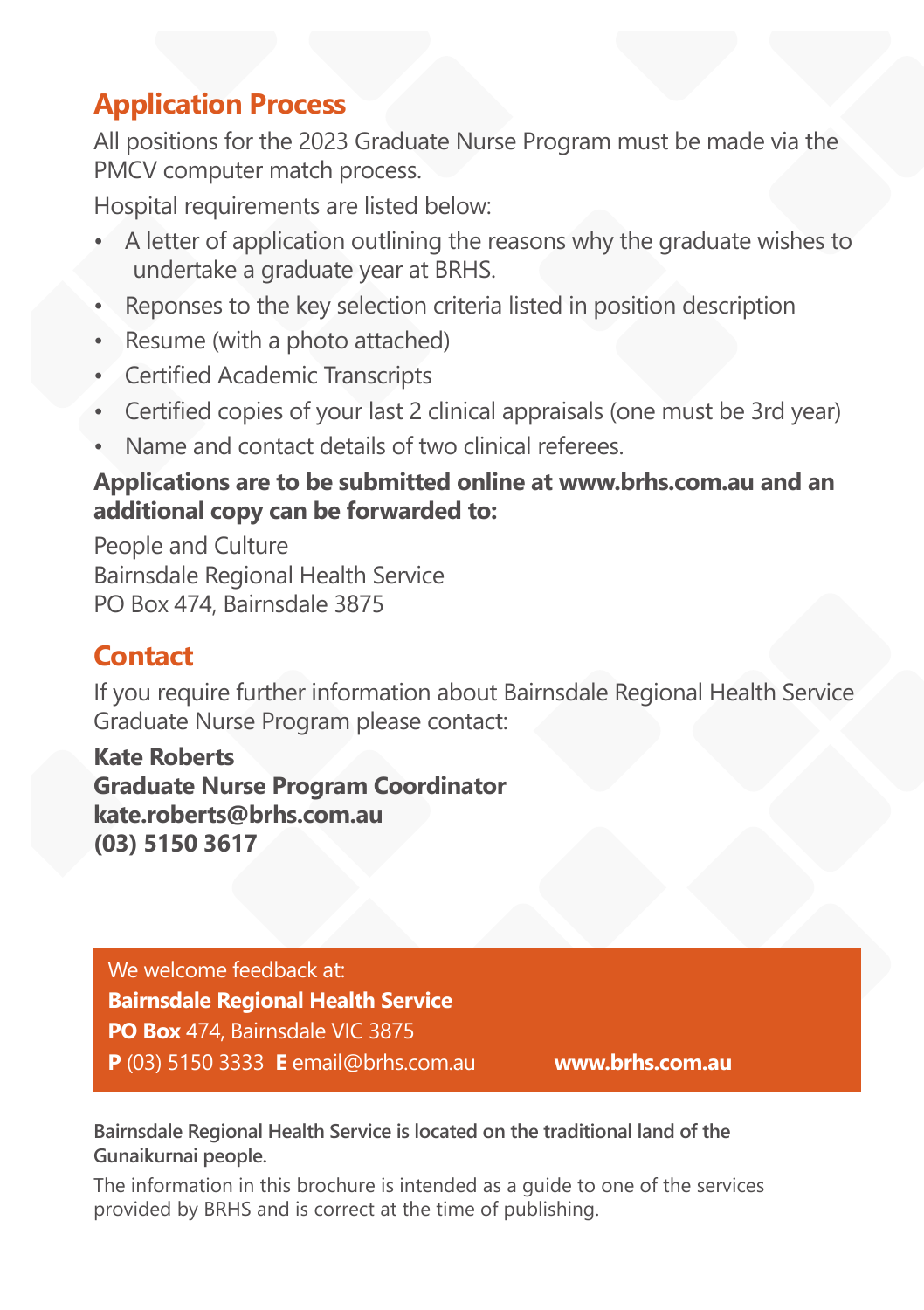# *Your Health, Our Priority*

# **Graduate Nurse Program**

Learning Support & Development



# BRHS Bairnsdale Regional Health Service

#### **Bairnsdale Regional Health Service Learning Support & Development Unit**

Day Street Campus, Bairnsdale. Phone 5150 3617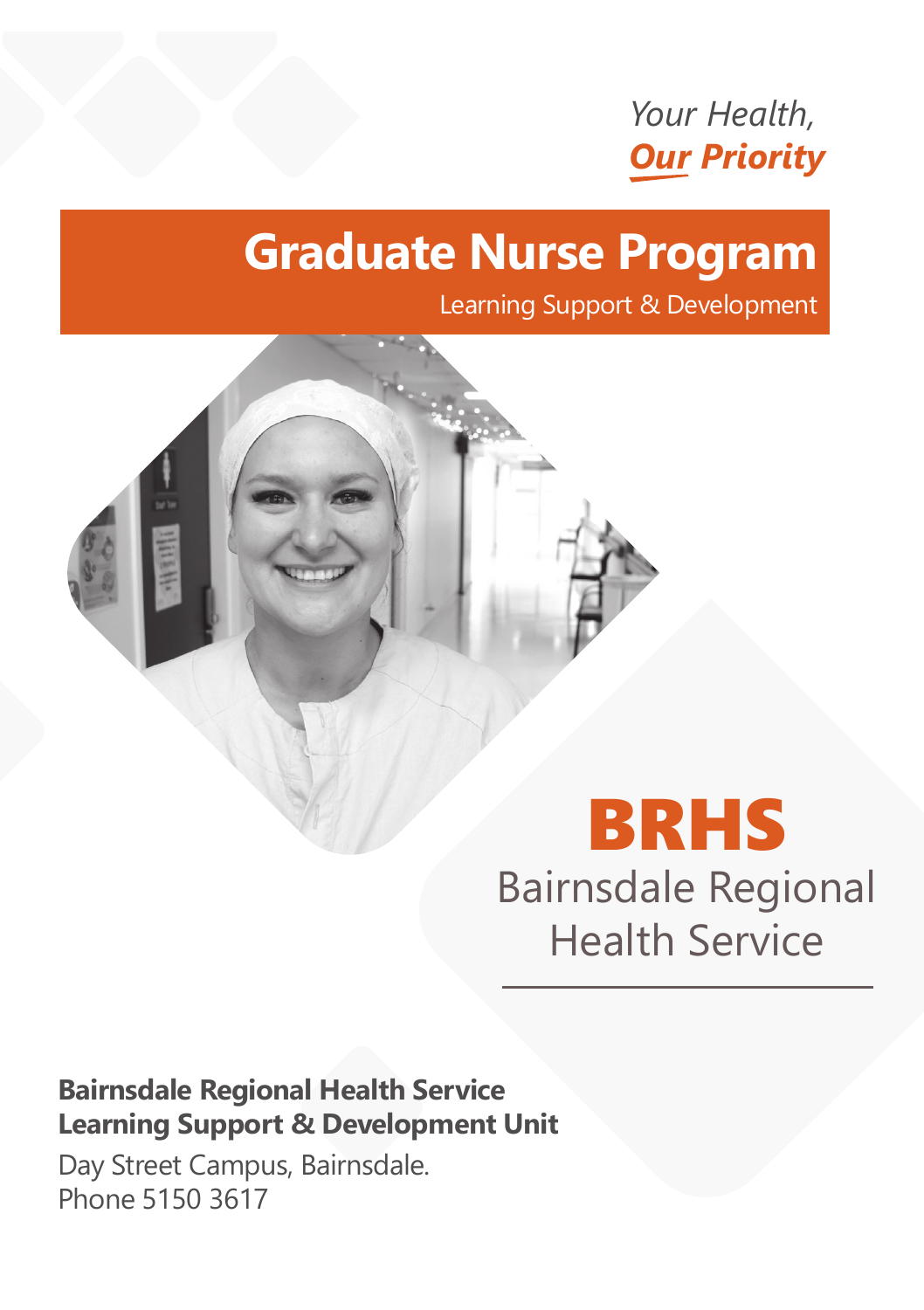#### **Graduate Nurse Program**

The program has been designed to provide a valuable and varied experience in the first 12 months in the role of a registered nurse.

The graduate will acquire experience and knowledge within a supportive environment, enabling them to become a competent, confident, accountable and professional health care practitioner. The aim of the program is to equip the graduate nurse with the skills and confidence to successfully initiate known theory with practice within the health care setting. The graduate nurse will be encouraged to develop critical thinking and problem solving skills throughout the program and into their professional careers.

#### **Program Structure**

During the program the graduate nurse has the opportunity to consolidate practice in the clinical setting. The program consists of 2 x 6 month rotational positions. Prior to the program, participants will be given the opportunity to indicate their area of preference for the program.

#### **Ward/Unit areas include:**

Medical/Surgical, Aged Care, Rehabilitation, Dialysis, Medical/ Paediatrics, Emergency and Perioperative area. We also have the capacity to take dual registered staff in a Midwifery and ward rotation.

## **Educational Opportunities**

The graduate nurse is provided with a number of educational study days throughout the year which are designed to complement the clinical environment.

A strong element of the program aims to use reflection as a means of gaining a greater awareness of their performance and their personal and professional self to ensure they are providing quality, person centered nursing care.

The graduate nurse is encouraged to regularly attend education sessions occurring within the wards and throughout Bairnsdale Regional Health Service. (BRHS)

## **Learning Experiences**

The graduate nurse program will challenge participants to think critically about current knowledge, practice and the importance of evidence based practice in the clinical setting.

The graduate will be encouraged to be ongoing and self-directed in their learning objectives and goals.

All graduates are required to complete compulsory assessable components including work based learning assessments and theoretical work.